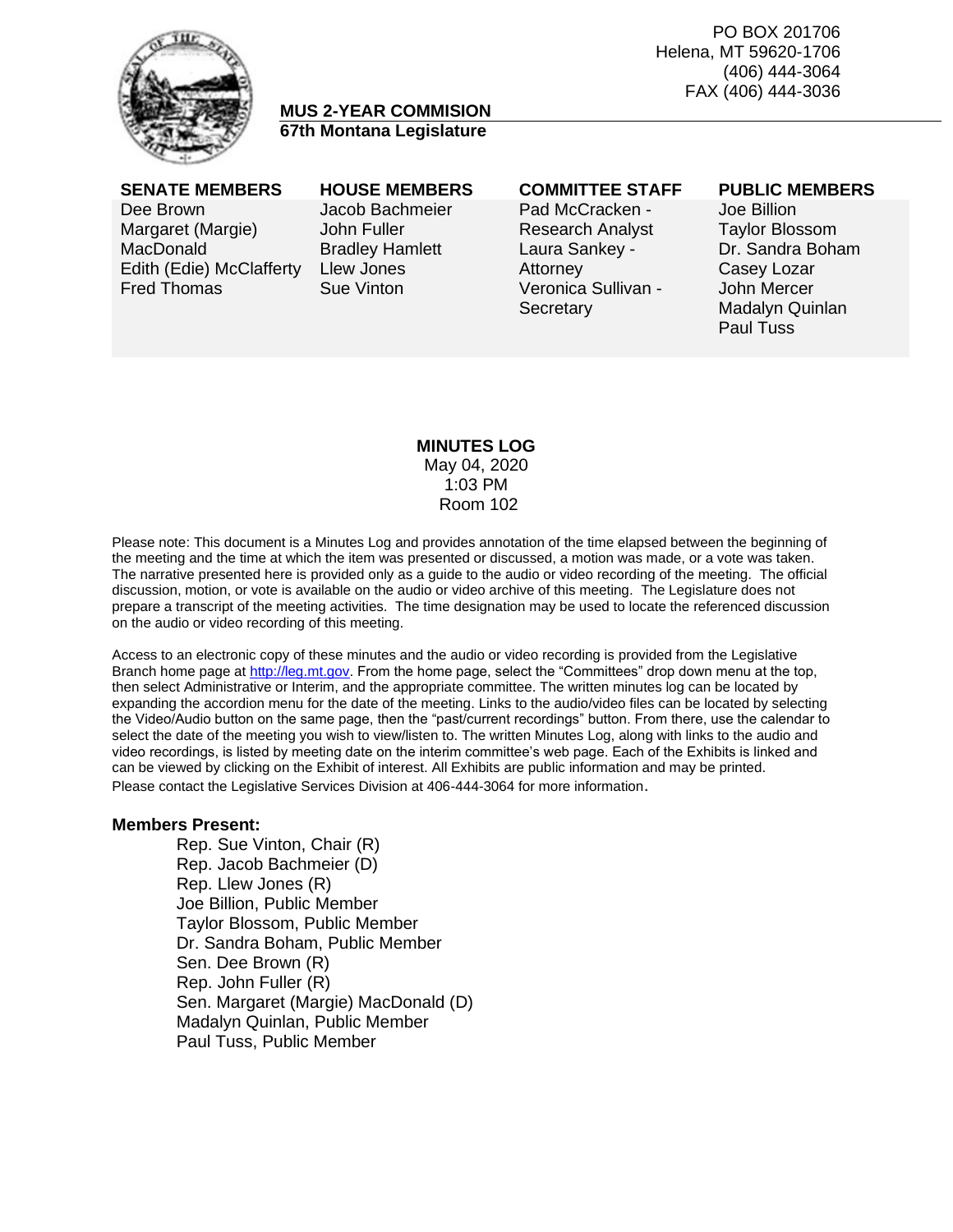## **Members Excused:**

Rep. Bradley Hamlett (D) Commissioner Casey Lozar Sen. Edith (Edie) McClafferty (D) Commissioner John Mercer Sen. Fred Thomas (R)

## **Staff Present:**

Pad McCracken, Research Analyst Laura Sankey, Attorney Veronica Sullivan, Secretary

**Agenda:** ([Attachment 1\)](https://leg.mt.gov/content/Committees/Interim/2019-2020/HB-754-MUS-2-Year-Commission/May-2020/Exhibits/Attachment1.pdf)

# **AGENDA OVERVIEW**

13:06:18 Pad McCracken, Legislative Services Division, Research Analyst (**[Exhibit 1](https://leg.mt.gov/content/Committees/Interim/2019-2020/HB-754-MUS-2-Year-Commission/May-2020/Exhibits/EX1.pdf)**)

# **INCENTIVIZING CTE AT MUS 2-YEAR CAMPUSES -POSSIBILITIES/CONSIDERATIONS**

13:15:35 Mr. McCracken (**[Exhibit 2](https://leg.mt.gov/content/Committees/Interim/2019-2020/HB-754-MUS-2-Year-Commission/May-2020/Exhibits/EX2.pdf)**) (**[Exhibit 3](https://leg.mt.gov/content/Committees/Interim/2019-2020/HB-754-MUS-2-Year-Commission/May-2020/Exhibits/EX3.pdf)**) (**[Exhibit 4](https://leg.mt.gov/content/Committees/Interim/2019-2020/HB-754-MUS-2-Year-Commission/May-2020/Exhibits/EX4.pdf)**)

## **Committee Discussion/Questions**

13:27:39 Commissioner Quinlan asked Mr. McCracken about autonomy in terms of the governance structure. (see Exhibit 4) 13:29:28 Sen. MacDonald asked Mr. McCracken if they are seeing movement with the Pell Grants. 13:33:36 Deputy Commissioner Tyler Trevor, Office of Commissioner of Higher Education (OCHE). 13:37:15 Commissioner Tuss asked about the changes and improvements made. 13:38:26 Brock Tessman, Deputy Commissioner for Academic, Student, and Research Affairs, OCHE. 13:41:55 Mr. Trevor continued with his explanation on incentives. 13:48:26 Rep. Vinton asked Mr. Trevor about the stimulus money coming in Montana for education. 13:49:30 Sen. MacDonald discussed the stimulus education money and the task force. 13:50:57 Commissioner Quinlan asked Mr. Trevor and Mr. Tessman about work-based learning requirements and if it affects the funding.

### **OCHE AND 2-YEAR CAMPUS PERSPECTIVES IN LIGHT OF COVID-19** 13:54:47 Mr. Tessman introduced the panel of Deans and discussed highlights of the

- campus's remote education during this time.
- 14:00:07 Tom Gallagher, Dean of Missoula College UM.
- 14:18:13 Mr. Tessman discussed reopening guidelines of campuses in the Fall.
- 14:19:59 Stephanie Gray, Dean of Gallatin College, MSU.
- 14:26:16 Susan Wolff, Dean of Great Falls College MSU.